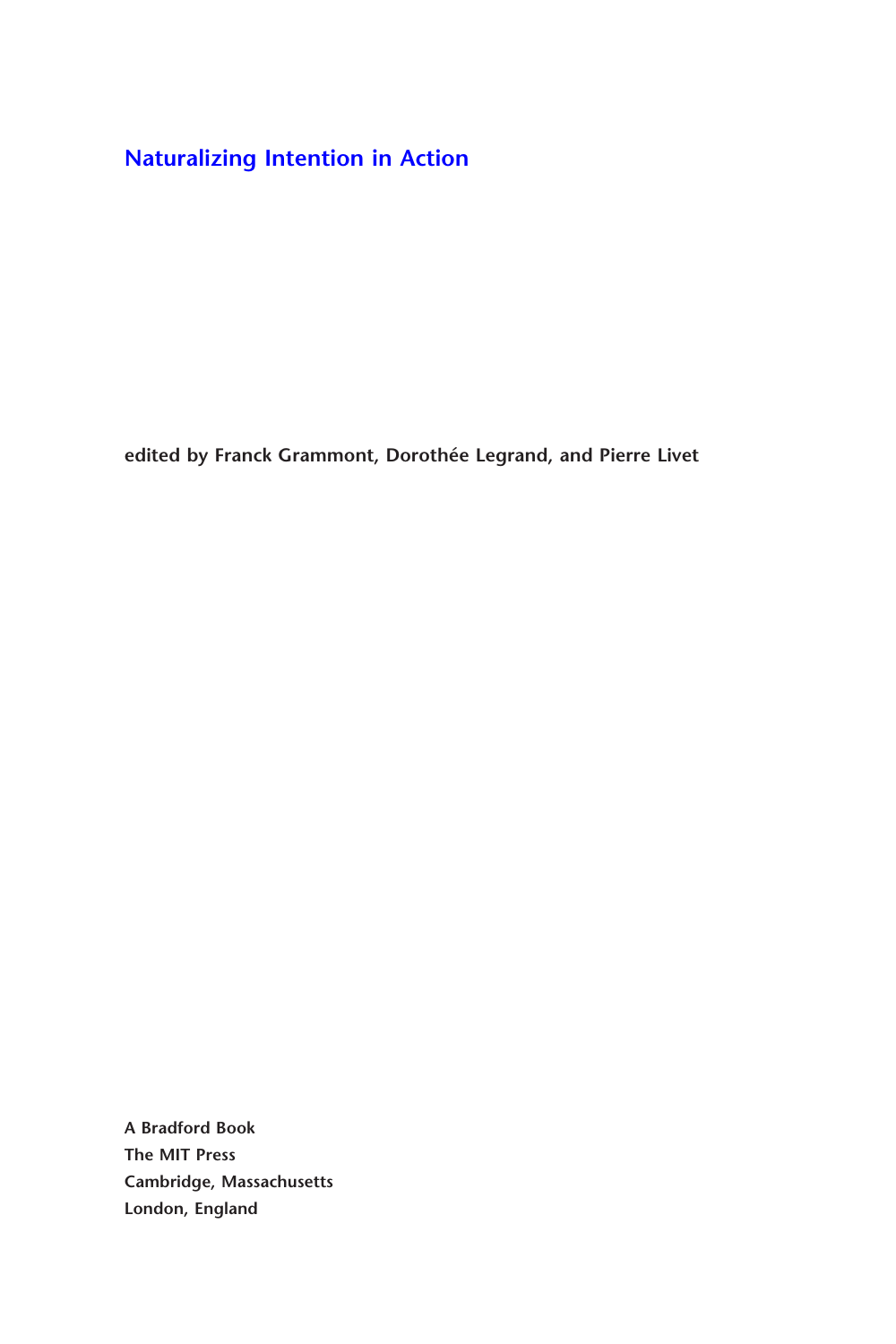© 2010 Massachusetts Institute of Technology

All rights reserved. No part of this book may be reproduced in any form by any electronic or mechanical means (including photocopying, recording, or information storage and retrieval) without permission in writing from the publisher.

MIT Press books may be purchased at special quantity discounts for business or sales promotional use. For information, please email special\_sales@mitpress.mit. edu or write to Special Sales Department, The MIT Press, 55 Hayward Street, Cambridge, MA 02142.

This book was set in Stone serif by SNP Best-set Typesetter Ltd., Hong Kong. Printed and bound in the United States of America.

Library of Congress Cataloging-in-Publication Data

Naturalizing intention in action / edited by Franck Grammont, Dorothée Legrand, and Pierre Livet.

 p. cm. "A Bradford book." Includes bibliographical references and index. ISBN 978-0-262-01367-3 (hardcover : alk. paper) 1. Cognition. 2. Intention. I. Grammont, Franck, 1973– II. Legrand, Dorothée, 1975– III. Livet, Pierre. BF311.N36 2010 153.4–dc22

2009020371

10 9 8 7 6 5 4 3 2 1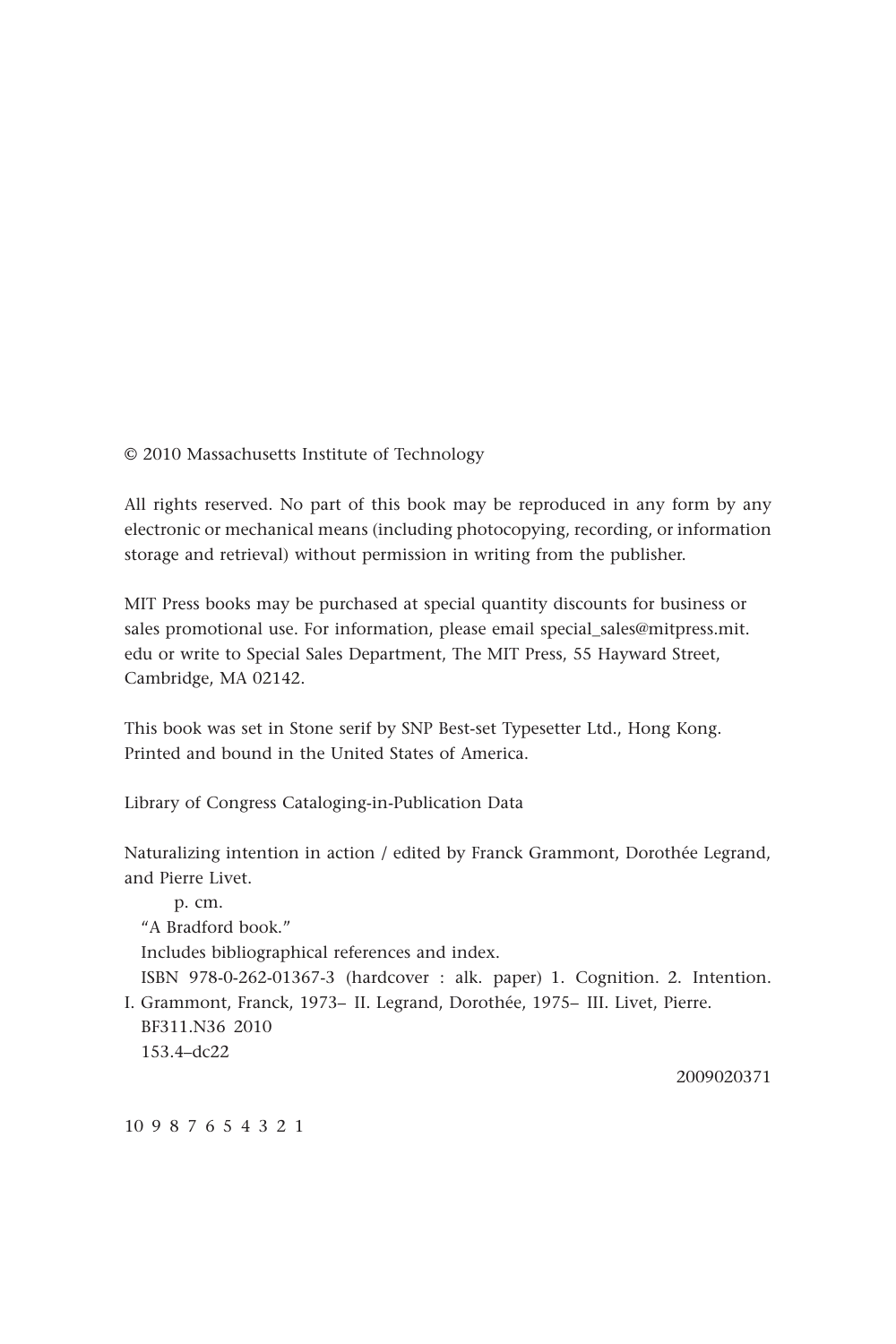## **Index**

Abstraction, 257. *See also* Concepts Acceptability constraints, 254–255 Action, 26. *See also* Intentional action(s); Motor system Aristotelian and teleological approach of, 22–26 control of, by intention, 185 defined, 118, 201-202, 302, 312 as essential to naturalization of perceptive intentionality, 315 as essential to the nature of visual intentionality, 310–315 intentional, 161–163 defined, 161 folk concept of, 31 intention as relevant to the explanation of, 305–307 intention before, 21 intention in, 30, 33, 141, 165, 181, 186, 247, 302 (*see also* Intentional action(s)) Background and, 248 defined, 11, 29 efference and, 43, 57, 59 embodying and objectifying, 117 naturalizing, 3–5, 40, 192, 195, 323–325 vs. prior intention, 21, 22, 29, 164 (*see also* Prior intention) translating motivational states into, 41

two faces of, 33, 181 vs. movement, 21, 23–25, 118–120, 162, 165, 327 nature of, 302–304 perception and, 171, 172 perception of the effects of, 40 principle of rational, 208 problems caused by separation of intention from, 325 problems of the contemporary theory of, 28–36, 36n1 from third-person point of view, 185–188 Action awareness. *See also* Awareness reconstructive account of, 52 Action-event, homogenous causal theory of, 23 Action experience facilitates detection of behavioral manifestation of goals, 71–72, 81–82 restructures representations of other's actions, 82–83 yields introspective insight, 83 Action goals, 171 mirror neurons in monkeys and, 210–212 ontogeny and phylogeny, 207–210 Action perception. *See under* Action; Action production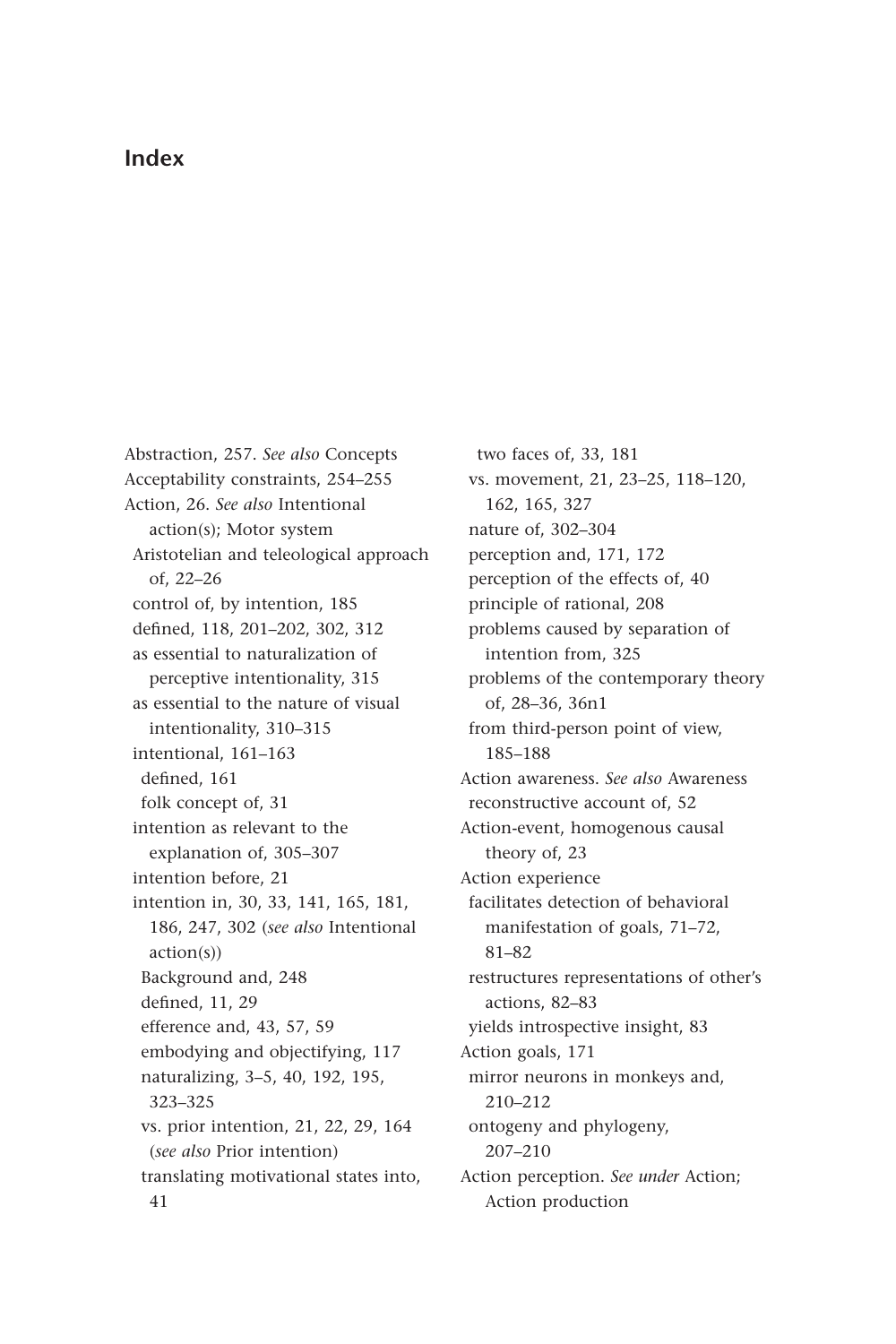Action production, 81 action perception and, 69–72, 77–81, 83–84 natural variability in, 71–77 as engine in development, 71–72 and role of agency, 81–84 Action recognition, defined, 7 Action simulation, 210–212 Action understanding, 93, 94, 102, 208, 210 action production and, 71 action simulation and, 210–212 defined, 7-8 experience and, 208 Adjustments of movement, 187, 190–191. *See also* First-person perspective; Third-person point of view defined, 8 Adumbrations, 273, 275, 276, 278 Affordance, 35, 205 defined, 8 Agency, 50, 51f, 58 action production and the role of, 81–84 defined. 8 parietal cortex and sense of, 46 phenomenology of, 40, 41 Agent (of intentional action), 161, 176 defined, 161-162 as "unreasonable" actor, 161, 176 Akins, K., 315 Allen, Colin, 326 "All-out judgment," 34 "Anakastic" restraint, 25 Andersen, R. A., 45 Anscombe, E., 22, 24, 27, 31, 34, 162 Anterior cingulate cortex (ACC), 41–42, 152 defined, 8 Anterior insular cortex, 153

Anticipated intention, 248, 263. *See also under* Intentional states motivating actions of others; Time awareness defined. 8 Anticipating the end of an action, 41. *See also under* Intentional states motivating actions of others; Time awareness Anticipation vs. prediction, 102 Aristotelian approach of action, 22–26, 91 Aristotle, 23–25, 35, 35 Attention defined, 8 and intention shape the body schema, 283–284 modulates audition, 281–282 modulates vision, 282–283 Attribution of intentions, observation of another's action and, 120–123 Audiovisual mirror neurons, 211 Auditory cortex, attention and, 281–282 Automatisms. *See* Sensorimotor automatisms Awareness. *See also* Conscious intention; Time awareness of motor act, and brain activation, 148–153 of a voluntary motor act, sudden, 142–148 Beer, R., 104 Being, sense of, 270 Beliefs defined, 8 intentional actions and, 107 motivating others' actions, knowledge of, 99–100 (*see also* Intentional states motivating actions of others)

Berthoz, A., 308, 310–311, 314 "Blind-touch," 169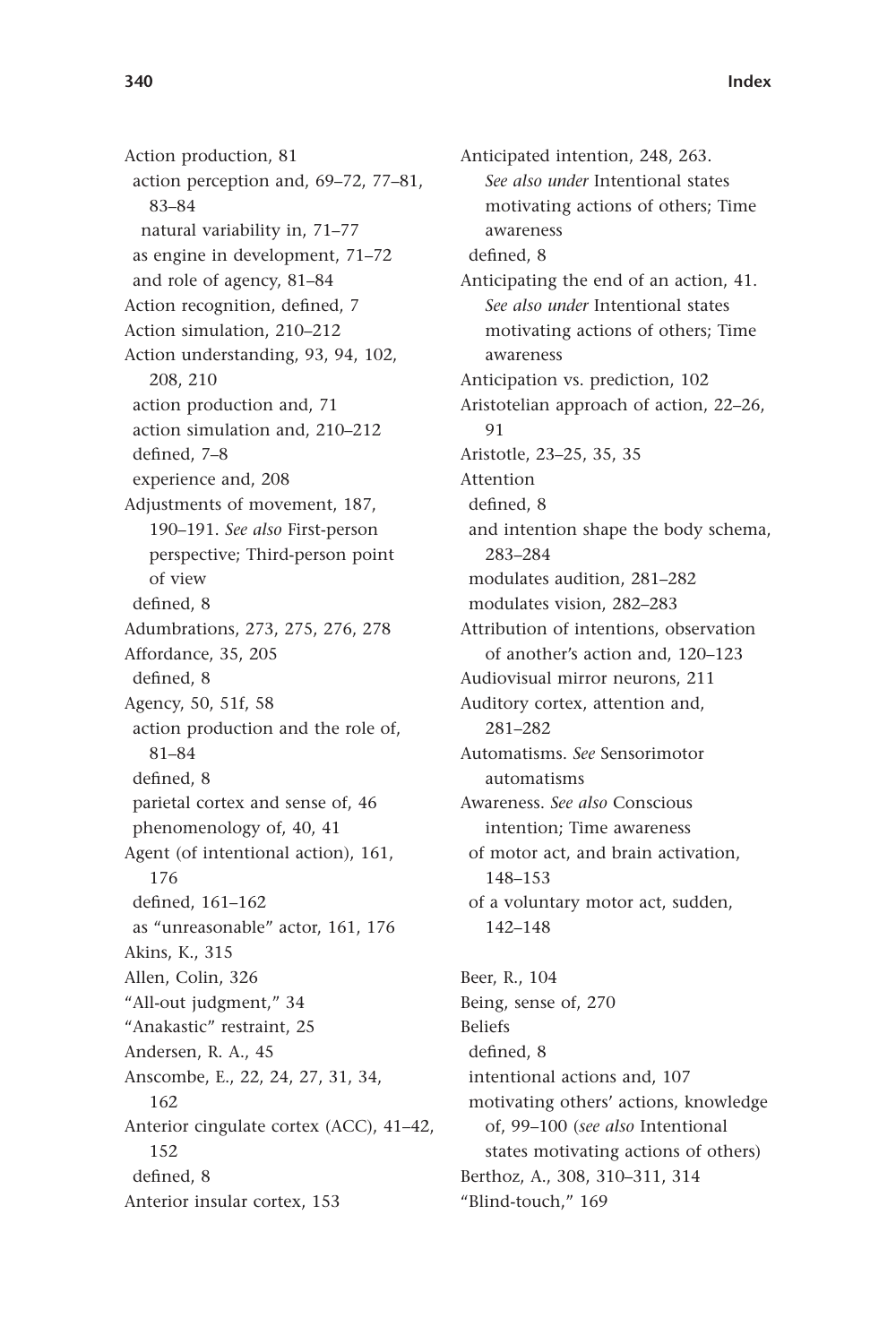Bodily intention, 40, 165, 166, 172–176 characteristics, 170–176 defined, 8, 161 vs. mental intention, 166, 172 structuring role, 170–176 Bodily movements, 201 Body, neurosciences of the intentional, 170–176 Body image, 166, 167, 169, 170. *See also* Body schema vs. body schema, 166–169 defined, 8, 166, 167 Body reading vs. theory of mind, 239 Body schema, 166–170 vs. body image, 166–169 defined, 8, 166, 167 Bottom-up vs. top-down mechanisms, 143, 144, 147 Brentanian intentionality, 295, 307 Buneo, C. A., 45 Canonical form of intention, 325 Canonical neurons, 205, 236–238, 312–313 defined, 9, 204

and multimodal representation of organism-object relation, 205 visual and motor activity, 174–175 Cassirer, E., 256–259 Causalism, 163–166 Causal role of intentions, 39 Causation(s), 261 wayward, 34 Causes (of actions), 39 defined, 9 formal and logical, 24 Causes-reasons debate, 22, 23 Cerebellum, 54 "Chance." *See also* "Lucky" actions for an intention, 249 goal reached by, 10

Charles, David, 23 Children. *See also* Action production action processing in, 68 (*see also* Infancy) Cingulate cortex. *See* Anterior cingulate cortex "Classical sandwich model," 170 Cognition, social, 99, 216 Cognitive intentionalism. *See also* Intentionalism argument in favor of, 305–309 neurocognitive turn of the problem of, 294–298 and pragmatist claims of cognitive neuroscience, 293–294 Cognitive neuroscience vs. cognitivism, 297 pragmatist claims of, 293–294, 304– 305, 313 argument in favor of cognitive intentionalism, 305–309 Collateral movement, 188, 189 Concepts, 256–260, 264n6 vs. intuition, 256–257 Conditions of satisfaction for action, 184, 185, 193, 202, 247 defined, 9 Conscious intention, 47–49. *See also* Awareness; Will, conscious defined. 9 Consciousness, 176 defined, 148 Constitution theory, 280 reassessing the intentionality of kinesthesia in, 273–279 Control intention, 185, 192, 194, 195 Cortical oscillatory patterns, 271 Criterion intention, 185 Csibra, G., 208

Davidson, D., 27–28, 32, 242n6, 265n9 Decéty, J., 313–314 Decision to move, defined, 9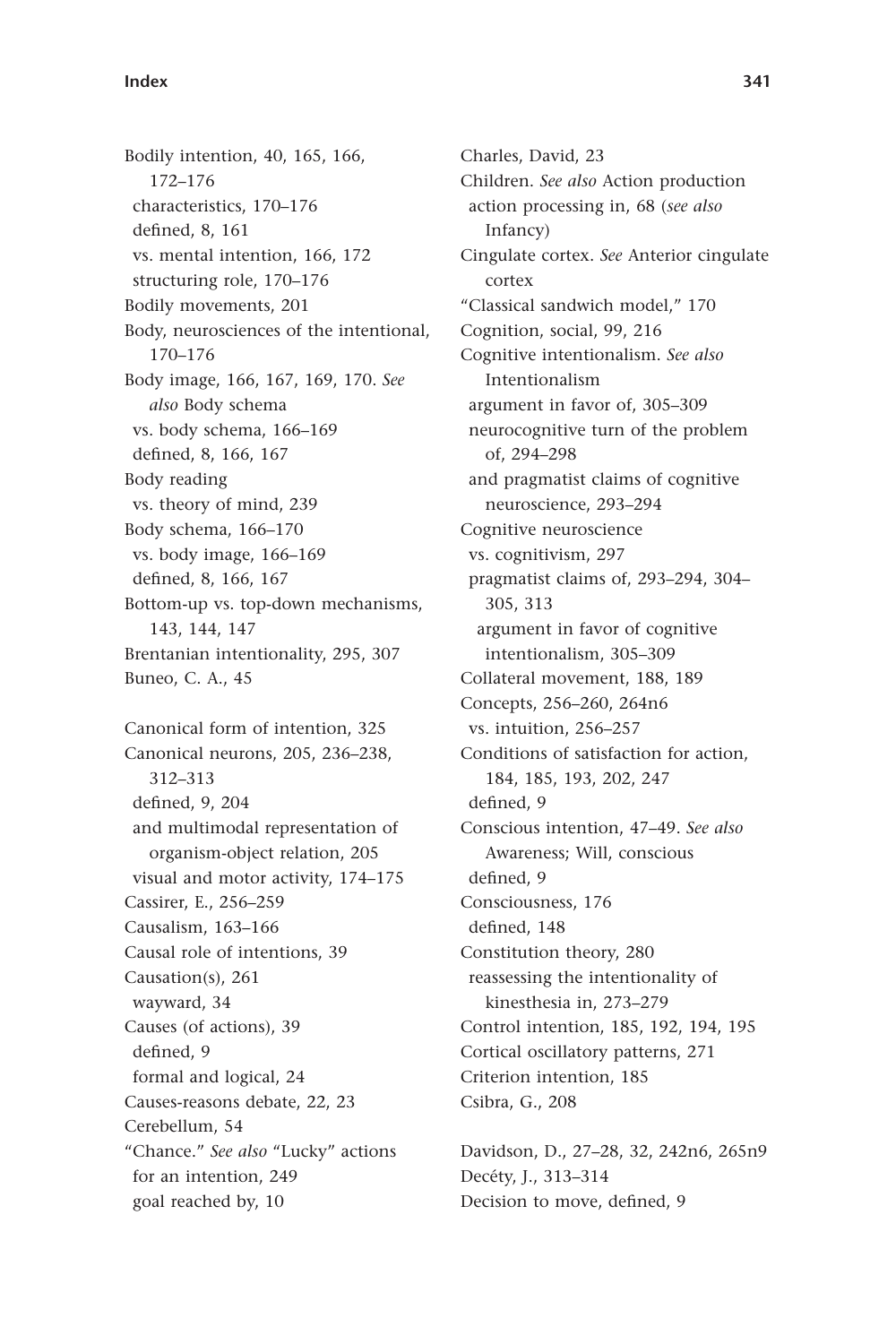Deecke, L., 42 Deliberation, 23, 26 defined. 9 Desires, 107, 117. *See also* Intentional states motivating actions of others defined, 9 vs. intentions, 326 Dilthey-Scheler controversy, 279 Distal goals, 202, 208, 209, 212, 214 defined, 10 Dorsolateral prefrontal cortex (DLPFC), 44–46 Dualism, 25–28, 163–165, 323, 324 Durkheim, Émile, 259 Efference, raw, 43, 59 "Efferent consciousness," 58 Efferent copy, 53, 55, 57, 59, 241 defined, 10 Efficient causes. 23 Effort sense, 149 defined, 16 vs. muscle force sense, 153 Eimer, M., 48 Eliminativist view, 294, 334 Ethology, 107–108 Ex-afference, 53 Execution, intention and, 30 Executive representation, 29 Externalism, 248–250 vs. internalism, 262, 324–325 Externalist-naturalist account of intention and intentional action, 329 Externalist naturalization, 325, 334 False-belief task, 239 First-person perspective, 189–191 coordinating the third-person and, 192–195 Fluidity of action, 185

of movement, 187, 188

Formulation intention, 192–195 Forward model, 12 Free will, 39, 40, 47, 334 Future action, evoking the intention of, 30 Future- vs. present-directed intention, 29, 30 Gallagher, S., 229, 239 Gallese, Vittorio, 308, 312–313, 328 on goal as willed relational attitude, 307 on goal states, 327 on intentional attunement, 102–103, 108, 232–233 on prediction of action outcomes, 102 Gergely, G., 208, 209 Ginet, C., 32 Goal detection, 208–209 Goal-directed action, 121–122, 127, 165, 173, 174, 238–239. *See also* Topocinetic actions ability to evaluate and predict others', 209 defined. 10 in infants, 71, 72, 76, 78, 79, 81, 84, 207, 208 mirror neurons and, 237–238 Goal-directed agents. *See* Agency; Agent Goal-directed grasping and reaching, 78, 81, 92, 203–205, 207. *See also* Motor system Goal-directed movements, actions and, 202 Goal directedness, 327–328 Goal reached by chance, 10 Goal relatedness, 207, 308 Goal representations, 83, 207. *See also* Motor representations; Representation, of goal states Goals, 26. *See also* Action goals defined, 10, 207, 307 distal, 10, 202, 208, 209, 212, 214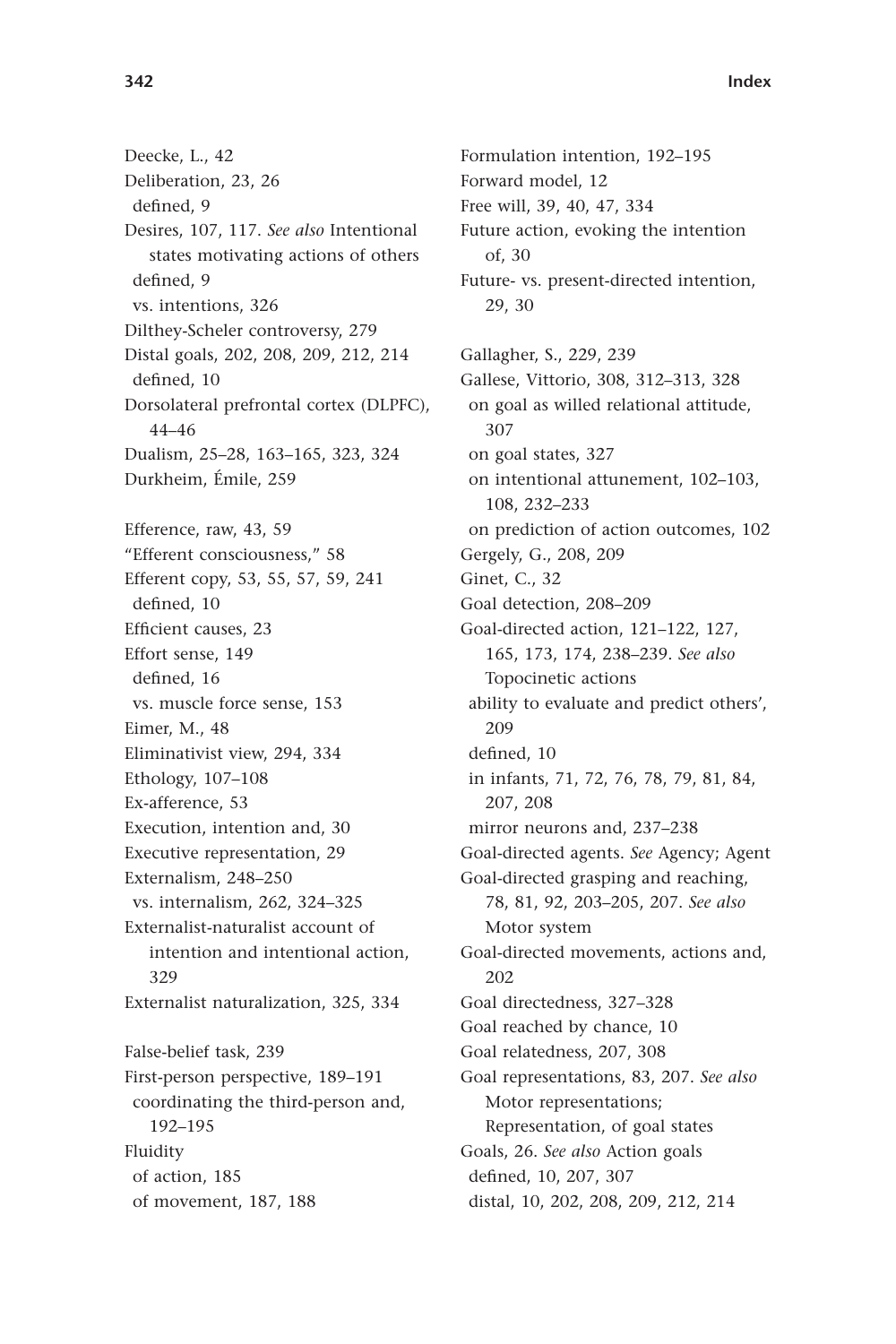Goal states, 204, 207 motor, interactive code for, 204 Goffman, Erving, 248, 252–256, 264n4 Goldberg, G., 44 Goldman, Alvin, 36n1 Grammont, Franck, 104, 331–332 Granger, G. G., 264n6 Grasping. *See* Goal-directed grasping and reaching Habituation paradigm, 77–78 cloth-pulling, 73–76, 74f mittens, 78–81, 80f Haggard, Patrick, 48–52, 51f, 54, 334 Hare, B., 99–100 Hegel, Georg Wilhelm Friedrich, 228 Heidegger, Martin, 240 Hemineglect, 284 Higher order goal, 67, 69, 72, 74–75, 209, 329 defined, 10 Husserl, Edmund, 228, 270, 274–276 comet metaphor, 272 on kinesthesia, 274–277, 279, 288nn33–34 Iacoboni, Marco, 333 Identity(ies), 253 Imagination, 117, 124, 313–314 defined. 10 Imitation, 93–94, 213, 232, 240–242 definitions, 10-11, 93 "Incarnated" intentions, 327 Infancy. *See also* Action production state of action processing in, 68–69 Inferential conception of intention, 261 Inhibition, 30 "Input-output picture," 171 Insula, 150–151 anterior part of, 8 posterior part of left, 14, 150–151, 150f

Insular cortex, anterior, 153 Intention, 325. See also specific topics characteristics, 248 defined, 9, 40, 247, 262-263 dual status/two faces of, 28–31, 34 historical perspective on, 3–4 identification criteria, 251-260 integrative view of, 5, 6f, 7 invocation of, and its logical constraints, 260–262 "monist" conception of, 335 types of, 29–30 *Intention* (Anscombe), 24, 31. *See also* Anscombe Intentional action(s) aspects/elements of, 40, 55–56 beyond the agent's conscious control, 330 executing, 328–329 experienced as intentional, 329–330 functional signatures of, 40–41, 47 sensory attenuation as occurring only for predicted efferent events, 55–56, 56f sensory suppression, 52–55 time awareness of action and intentional binding, 49–52 time awareness of intention and anticipation, 47–49 from mental intentions, 325–326 of monkeys, as understood by other monkeys, 91–99 perceiving others', 329, 331–333 phenomenological signature of, 41, 56–57 constructing agency, 58–60 reconstructing agency, 57–58 planning, 326–327 Intentional agent's perception of external world, 331 Intentional arc, 172 Intentional attunement, 102–103, 108, 217, 218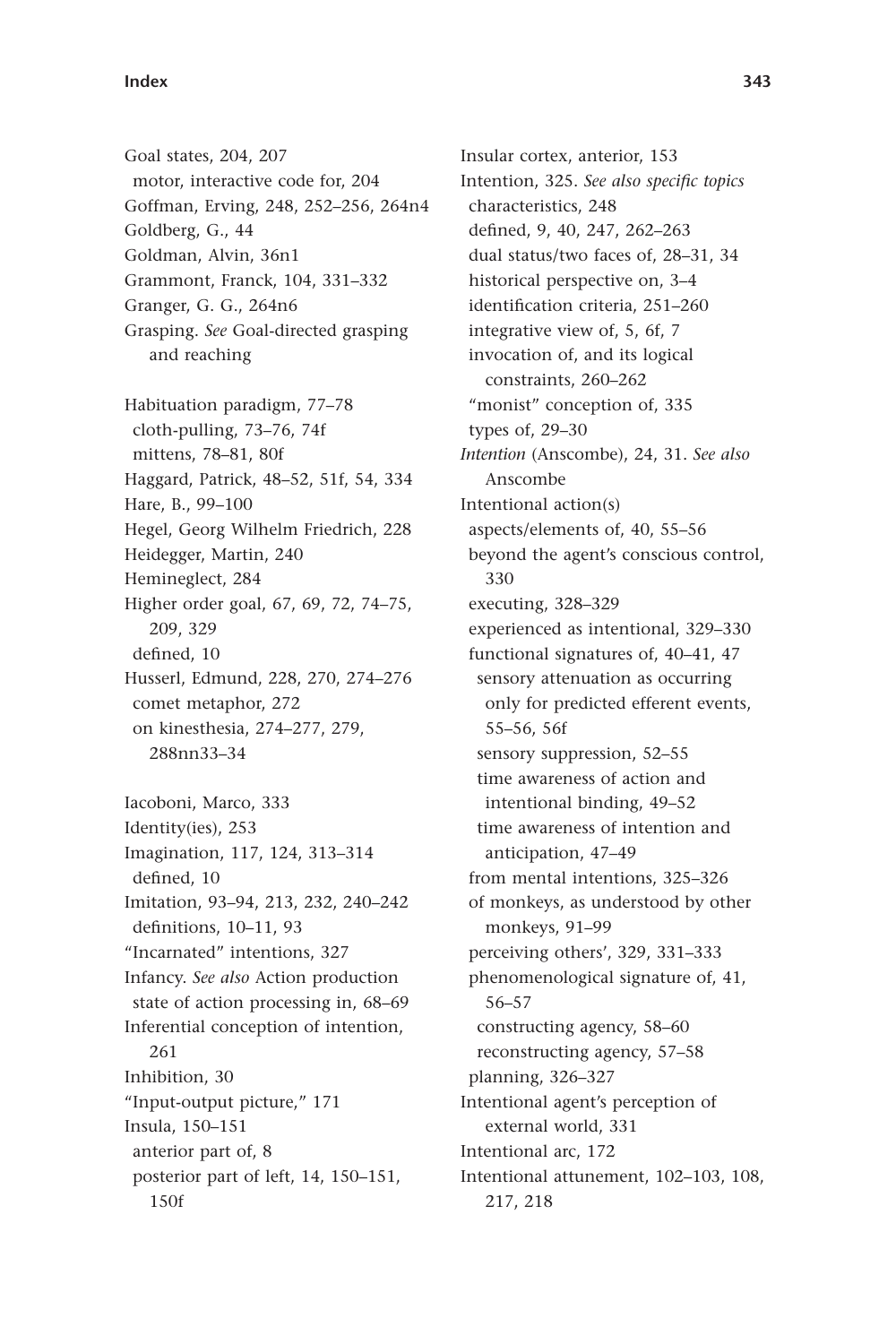Intentional attunement hypothesis, 216–217 Intentional behavior, phenomenology of, 39–40 Intentional binding, 9, 50, 51f, 52, 175–176 Intentionalism. *See also* Cognitive intentionalism aspects of the problem of, 299–302 Intentionality. *See also* Cognitive intentionalism; Kinesthesia; Visual intentionality basic, 96–97 Brentanian, 295, 307 defined, 11, 295 determination of, 295–296 intention as pragmatic form of, 307 naturalization of, 296, 301–302 perceptive, 315 pragmatic, 308 (*see also* Pragmatist theories of intentionality) property of cognitive relevance of, 294 nature of, 294–295 relevance of, extended to explanation of other cognitive phenomena, 308–309 as relevant to explanation of action, 307–308 "Intentional maps," 45 Intentional processes links to action, 6f, 7 model of, 6f, 7 Intentional states motivating actions of others, knowledge of monkeys as lacking, 99–100 as necessary for action understanding, 101–106 Intention understanding, defined, 11 Interacting intentionally with others, 333–334

Interaction, 231. *See also* Intersubjective relations; Sharing defined,  $11-12$ Goffman's theory of, 248, 252–256 online, 232–234 role of, 203 Interactional vs. noninterational observations of others, 231–234 Interactionist approach to intention, 248, 250, 252–253 Intercorporeity, 215 Internalism, 165–166, 170, 247 vs. externalism, 324–325 Internal models, 52–53, 241 defined, 12 Intersubjective actions, 227, 240–242 Intersubjective relations, 229–231, 234, 236. *See also* Sharing ability to entertain, 239 acted, 238–239 triangular relation, 235–237 Intersubjectivity, 192–194, 217, 234–236 defined, 12, 235 transcendental, 234–235, 242n1 (*see also* Constitution theory) Intuition vs. conceptualization, 256–257 Inverse model, 12 Involuntary action, defined, 12 Involuntary movements, 40, 49–51, 55, 56f, 176 Jeannerod, M., 57–58, 305, 308,

311–312 Joint action. *See* Interaction Jones, S. S., 105 Juarrero, A., 163, 164 Justification for action, 27

Kinesthesia, intentionality of, 270–271 reassessing, in constitution theory, 273–279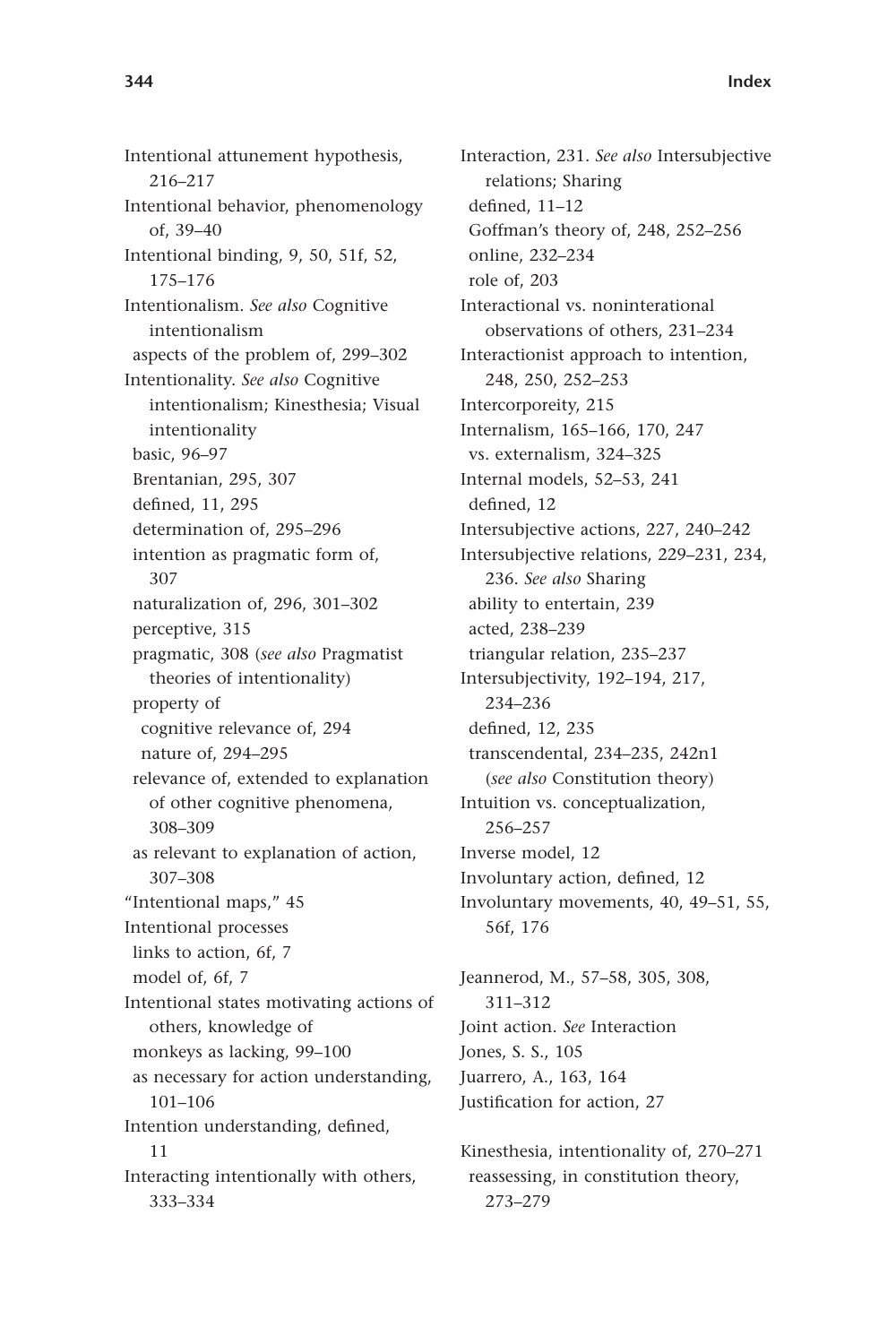Knowledge of other's role, defined, 12 Lateralized readiness potential (LRP), 48 Legrand, Dorothée, 333 Leroi-Gourhan, A., 142, 147 Libet, B., 39, 47–48, 306 Linton, R., 251 Livet, Pierre, 327, 331 Locomotion, 143 "Lucky" actions, 31–32, 35 "Master of the action," 35, 36 Mead, George Herbert, 249–251 Melden, A. I., 27 Mental states that are causal sources of intentional action, acting following, 161–163 Merleau-Ponty, Maurice, 141, 171, 173, 227 Mind, theory of, 91, 99, 100, 217, 229. *See also* Mind reading; Simulation theory, of mind vs. body reading, 239 folk-psychological model of, 215 vs. theory of simulation, 122–123 (*see also* Simulation theory) Mind reading, 93, 96, 98, 102, 107, 326. *See also under* Simulation theory defined, 12 folk psychological model of, 102, 215 Mirroring mechanisms in humans, 212–215 Mirror neurons, 70, 98, 124–126, 240 audiovisual, 211 characteristics, 237 defined, 12, 205, 210 F5, 91–98, 203–205 (*see also* Canonical neurons) discovery of, 119

goal-directed action and, 237–238 in monkeys, 126, 210–212 (*see also* Intentional action(s), of monkeys) "Mirror system," 124 Mismatch negativity (MMN), 281 Motivation, 186, 188 defined, 13 pulsional intentionality of, 279 Motivation aspect of action, 186–187 Motivation intention, 185, 192–195 Motivation target, 182 Motor acts, 201–203 Motor awareness. *See* Awareness Motor cortex, 118–119 Motor evoked potentials (MEPs), 54, 56f Motor inferences, 211 Motor intention, 46 Motor mental imagery, 30 Motor model of intention, 40 Motor repertoire, 119, 121, 187, 194, 208, 209, 331–332 Motor representations, 82, 124, 213, 215, 236, 237 action and, 312 activating, 82, 122–124, 130, 133, 207, 215 defined, 13 internal nonlinguistic, 215 Jeannerod on, 305, 312 motor imagery and, 314 Motor schemas, 29–30, 205 Motor system, observation of unknown action activating one's, 126–128, 128–132f, 130, 132–134. *See also under* Observation Movement adjustments of, 8, 187, 190–191 defined, 13 intentional five criteria of, 186-188 vs. nonintentional movement, 21, 25, 29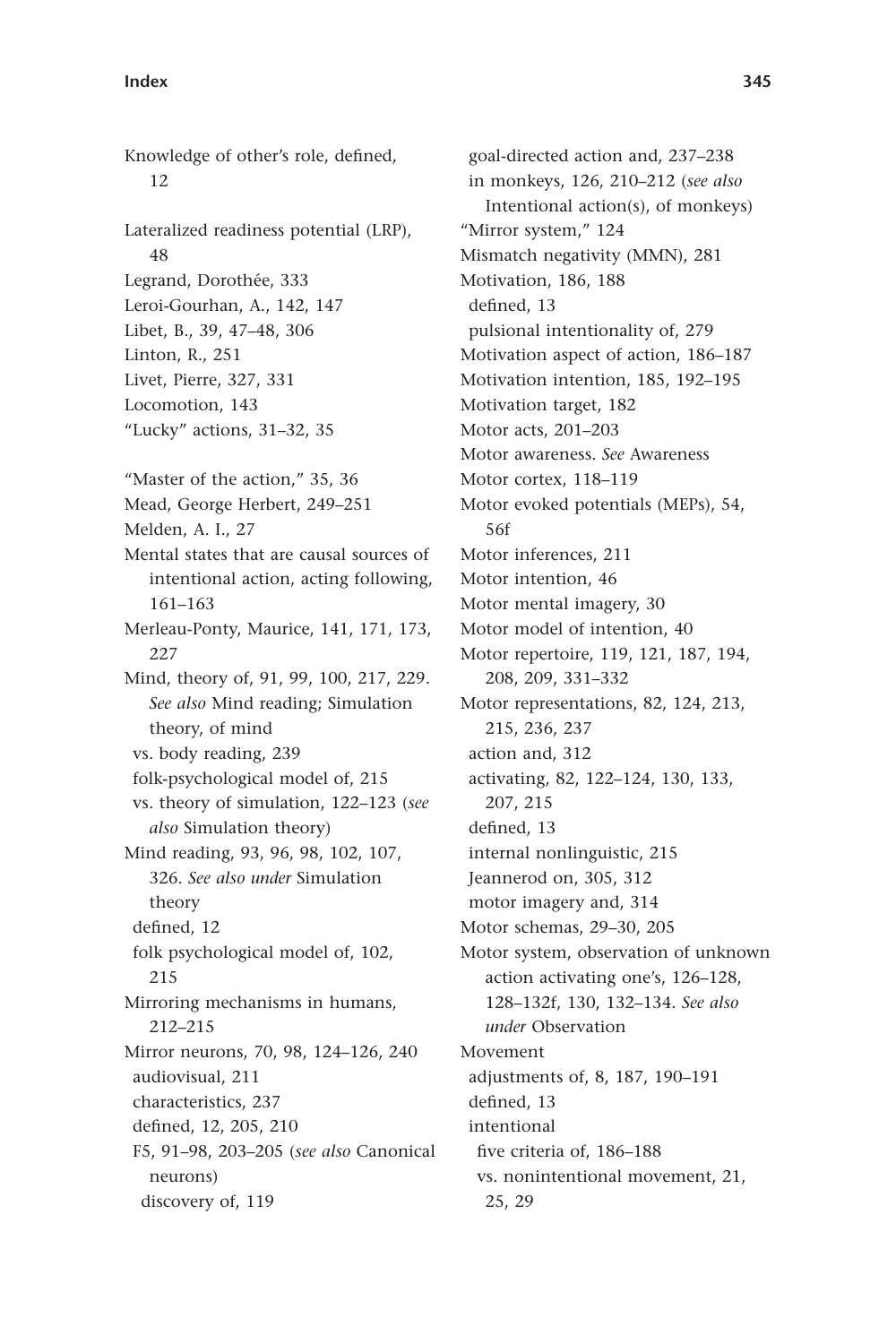Movement (cont.) intentional and agentive aspects, 183 intention and, 21–22 separation between, 29 modification of (see Revision) "updates" of, 183 Movement awareness. *See also* Movement outcome awareness vs. force awareness, 148–154, 150f Movement outcome awareness, 148, 154. *See also* Movement awareness defined, 13 Muscle force awareness, 148–149, 151, 153. *See also under* Movement awareness defined, 13, 148 Nadel, S., 251–252 "Naked intentions," 57–58 Naturalist cognitive intentionalism, 297 Naturalist theory of cognition, 296 Naturalization, 323–325, 335. *See also* Externalist naturalization; specific *topics* definition and nature of, 296-297, 301–302, 323 vs. elimination, 334 of intentionality, 296, 301–302 of perceptive intentionality, 315 principle of, 297 Naturalizing. *See also under* Revision intention, 117 intention in action, 3–5, 40, 192, 195, 323–325 Needs, defined, 13 Neural correlates of mental states, 323–324 of motor acts and actions, 40, 119, 202–207 Neural map shaping, 271 Neural signature of intentional actions, 40, 271

from motives to intentions, 41–44 planning and perception of selfgenerated actions, 45–47 selecting an action, 44–45 Neural states preceding conscious decision to act, 39 Neural underpinnings of movements and actions, 201–202 Neurocognitive turn of the problem of cognitive intentionalism, 294–298 Neuroscience(s), 107, 269, 271 of the intentional body, 170–176 from philosophy to social, 230–234 "Nolition," 33

Objectification of self and others, 229-230, 274–275 Observation (of another's action) as activating one's motor system in same way, 123–126 and attribution, 120–123, 231–232 of unknown action activating one's own motor system, 126–128, 128– 132f, 130, 132–134 Observer perspective, defined, 13 Ogien, Albert, 333–334 Online interaction, 232–234 Organ kinesthesia. *See* Kinesthesia O'Shaughnessy, B., 32, 59–60 Others. *See also* Intersubjective relations as objects, 227 defined, 13 as subject(s), 227–230 defined, 14

Pacherie, E., 29–30, 57–58 Pachoud, B., 41 Parietal cortex, 45–47 Parietal lobule, left inferior, 152–153 Parietal operculum, 54 Perceived environment, defined, 14 Perceived time. *See* Time, perceived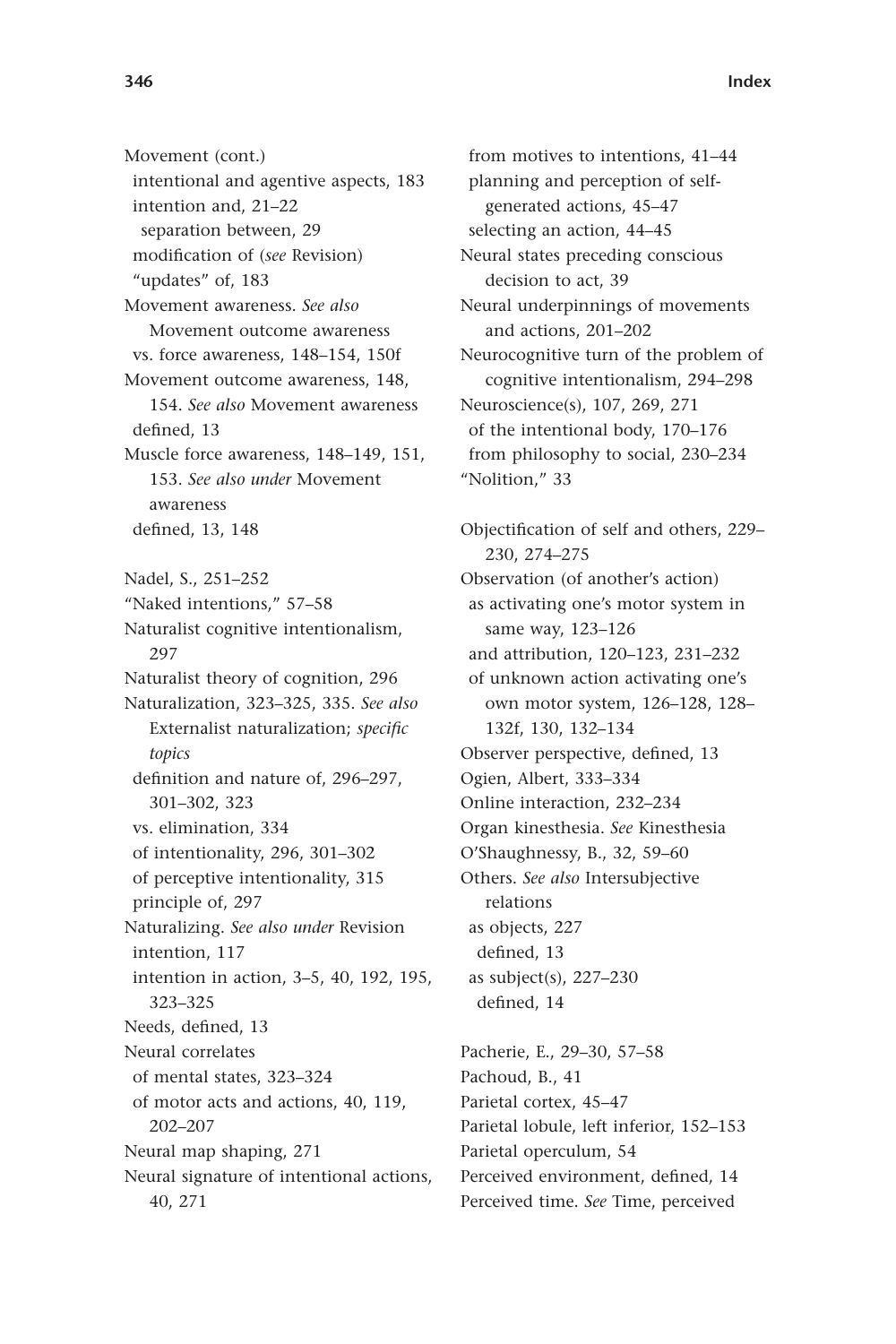Perceiving others' intentional actions, 329, 331–333 Perception. *See also under* Action; Action production pragmatist conception of, 309–312, 314, 315 Perceptive intentionality, action as essential to naturalization of, 315 Petit, Jean-Luc, 165, 324 Phenomenology constitutive analyses in, 272–273 correlated with new findings in neuroscience, 279–284 Heideggerian existential, 240 "Philosophical autism," 228 Philosophy and social neurosciences, 107, 230–234 Planful strategies in infants, 76 Planning, 42, 308 defined, 14 Posterior parietal cortex (PPC), 45–46 "Practical syllogism," 23–25, 101, 104 Pragmatic being in the world, defined, 14 Pragmatic intentionality or intention as having a specific nature, 308 Pragmatic representation of action goal, 171 Pragmatic visual representations, 311–312 Pragmatist and neurocognitive type of intentionalism, move to a, 310–315 Pragmatist approach to cognitive intentionalism, 294–296 Pragmatist conception of intentionalism, 293, 298, 314 theoretical analysis of, 299–305 Pragmatist conception of perception, 309–312, 314, 315 Pragmatist theories of intentionality, 293, 301–303 TA<sub>1</sub>2, TA<sub>2</sub>2 and TA<sub>2</sub>3 forms of, 310–312

Preconscious voluntary acts, 147 defined, 14 Predator-prey interaction, 235 Present-directed intention, 30. *See also* Action, intention in Prior intention, 21, 22, 29–31, 186, 212. *See also* "Pure intention" action (potential) execution and, 326 defined, 14 as incomplete (intentions of action), 31 in infants, 83 intentional binding and, 9, 52 vs. intention in action, 21, 22, 29, 164 transition to action from, 33 Propositional attitudes, 217 Proximal goal, defined, 14 Psychical half-shadow, 147 Public intention, 248 defined, 15 "Public" vs. "private" aspects of actions, 152–153 Pulsional intentionality of motivation, 279 "Pure intention," 34 Purposefulness, 101. *See also* Intentionality, basic

Qualia of intentions, defined, 15

Rational action, principle of, 208 Reaching. *See* Goal-directed grasping and reaching Reactions, 141 vs. actions, 173–174 defined, 15 Readiness potential (RP), 9, 42, 48 Reafference, 52–53 Reasons (for actions), 22, 192. *See also* Causes (of actions); "Why questions" vs. causes, 22, 23, 25–28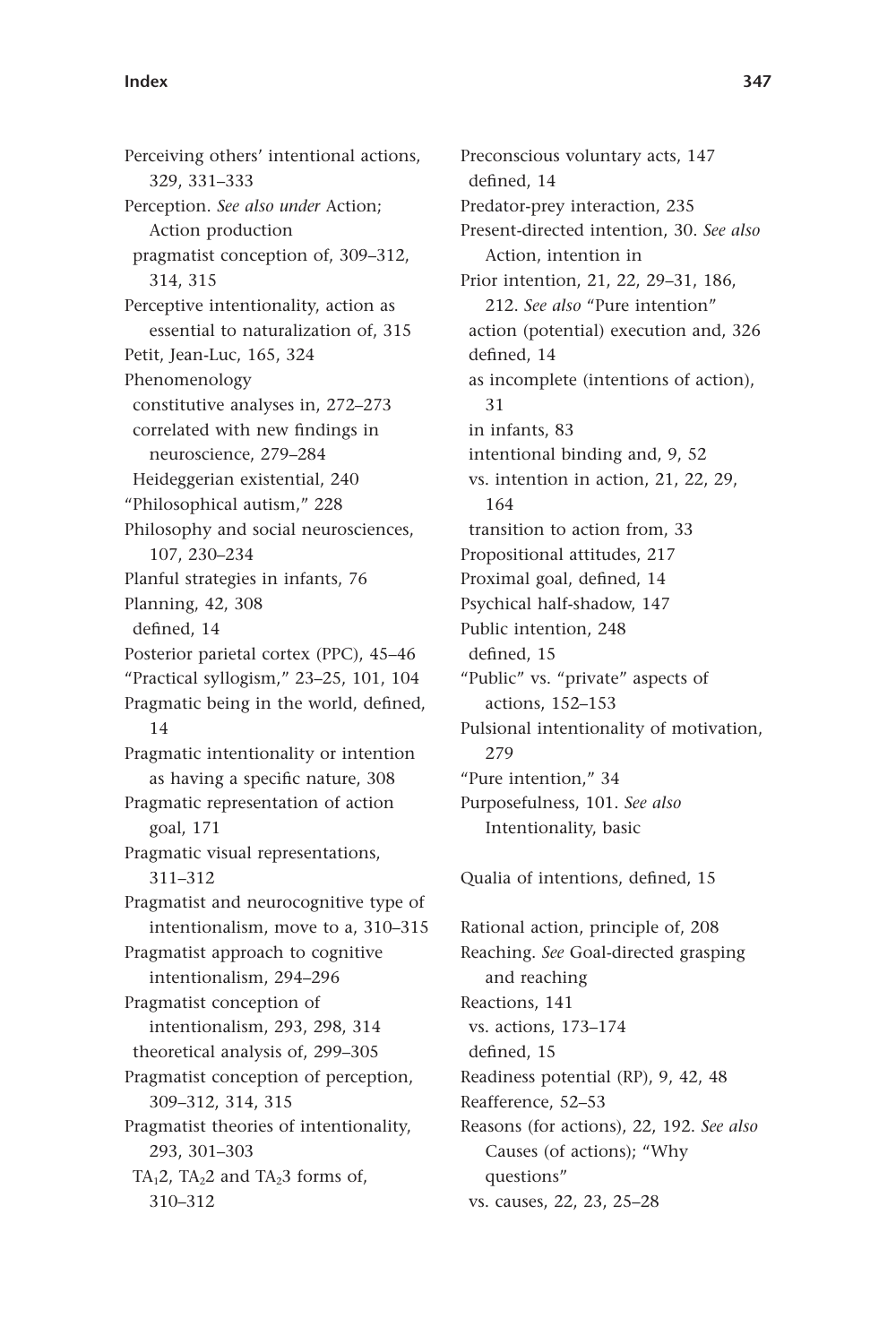Reasons (cont.) defined. 15 intention and, 28, 29 Reciprocity, self-other, 228–229 Recursive functional, 184, 186 defined, 15 Recursive structure of action, 181–184 Recursivity of intention, 183 nature of, 182 Reflexes, 141, 173 defined. 15 Reflexive intention, 248 defined, 15 Repertoire of actions, 119, 187, 189, 262, 263, 333. *See also* Motor repertoire; Motor system defined, 15 Representation of goal states, 202, 204, 207, 327 (*see also* Goal representations) defined, 15 of others (*see* Others) Responsibility, 23, 24, 25, 27, 32, 253 defined, 15 "Responsibility signal," 12, 241 Retinotopy, attentional, 282–283 Revision (of actions), 185–186, 188– 191, 328 vs. adjustment, 190, 191 defined, 16 naturalizing, 192, 193, 194 and the limits of naturalization, 195–197 Reward system, 202, 207 defined, 16 Ricoeur, Paul, 176 Rizzolatti, G., 312 Roles, 251–254, 260 defined, 16, 251 dimensions of, 252, 253 Ryle, G., 261

"Sandwich model," 170 Sartre, Jean-Paul, 228–229, 234 Schizophrenia, 146, 149 Schopenhauer, Arthur, 39, 59 Searle, John, 41, 164, 247, 264n1 Second-order intentionality, 95 Self-other discrimination, 231–232 Self-other reciprocity, 228–229 Self-others relation. *See also* Intersubjective relations types/levels of, 231–234 Self-produced experience, 81, 82 Sense-giving acts, intentionality of, 270 Sensorimotor automatisms, 141. *See also* Awareness defined, 16 intentional adaptation of, 141–142 defined, 11 Sensorimotor circuits, 206 Sensory attenuation as occurring only for predicted efferent events, 55–56, 56f reasons for, 52–53 Sensory awareness, 152. *See also* Awareness Sensory bias, 56 Sensory consequences, 11. *See also* Intentional action(s), functional signatures of defined, 16 Sensory suppression, 52–56 neural source of efferent signal used for, 54–55 Shared coordinated actions, 240–242 untheoretical practice, 239–240 Shared manifold space, 216 defined, 16 Shared representations model, 57–58 Sharing by acting, 236–238 a common world, 234–242 being in a world of others, 234–235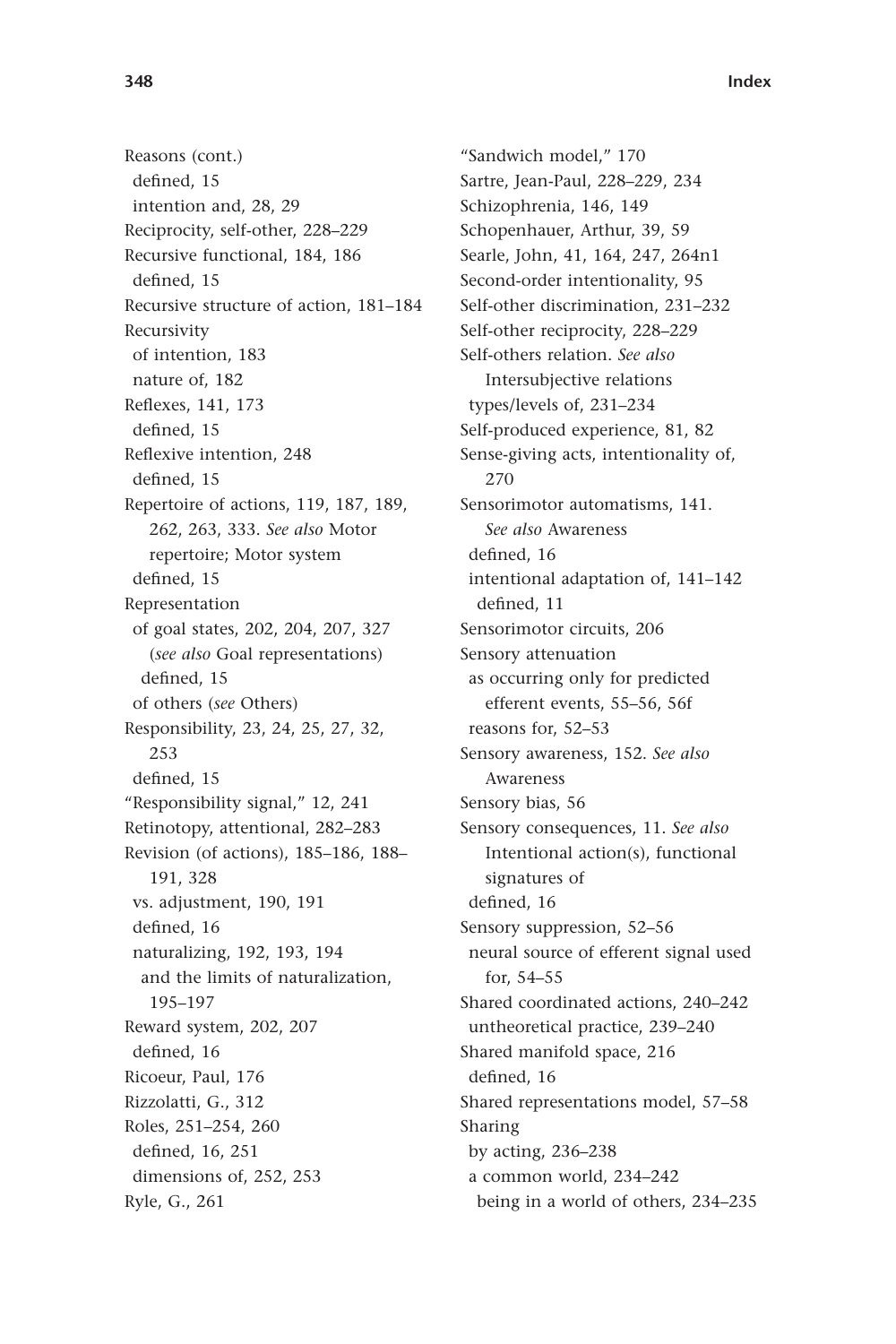Simulation, 215 embodied, 211–212, 214–217 defined. 10 Simulationist view of social cognition, 99 Simulation theory of action, 310 of mind (reading), 12, 102, 122–123, 215 Situations, 254–256 defined, 16 Social behaviorist view, 249 Social cognition, 216 simulationist view of, 99 Social identity, 253 Social referencing, defined, 16 Society. *See also* Sociology defined, 16 Sociology, 263 intention in, 248–251, 262–263 interactionist, 250 Somatosensory areas, 151–152 Somatosensory cortex, plasticity of maps of, 281 Sommerville, Jessica A., 78, 107, 332 Sovereign self, model of, 228 Status, 251, 254 defined, 17 vs. role, 251 Subjectivity and subjectification, 274–275 Subject-subject interrelations, 230. *See also* Intersubjective relations Superior temporal sulcus (STS), 11, 123, 241 defined, 17 Supplemental motor area (SMA), 42–44, 54, 326–327 defined. 17 Syllogism, practical, 23, 24 Teleological function, 25–26

Teleological stance hypothesis, 208

Third-person point of view. *See also under* First-person perspective action from, 185–188 Time, perceived, 49–50, 175 defined, 14 Time awareness of action and intentional binding, 49–52 of intention and anticipation, 47–49 Top-down vs. bottom-up mechanisms, 143, 144, 147 Topocinetic actions, 119. *See also* Goaldirected action Transcendental intersubjectivity, 234– 235, 242n1. *See also* Constitution theory Triangular relation, 235–237 Triangulation, 242n6 Tsakiris, Manos, 50, 334 Two-level interdependence view, 171 Unconscious intention, 29, 147, 153, 202, 306, 312 defined, 17

Unconscious vs. nonconscious voluntary acts, 147 "Updates" of movements, 183

Varela, F., 314–315 Ventral premotor (F5) cortex. *See* Mirror neurons, F5 "Vision to perceive" vs. "vision to act," 172 Visual cortex, attention and, 282–283 Visual intentionality action as essential to the nature of, 310–315 pragmatic type of, 311–312 Visuotransformation, 311 Volition, 21–22, 26, 32–33, 50, 165 anterior cingulate cortex and, 152 defined, 17 Schopenhauer on, 59